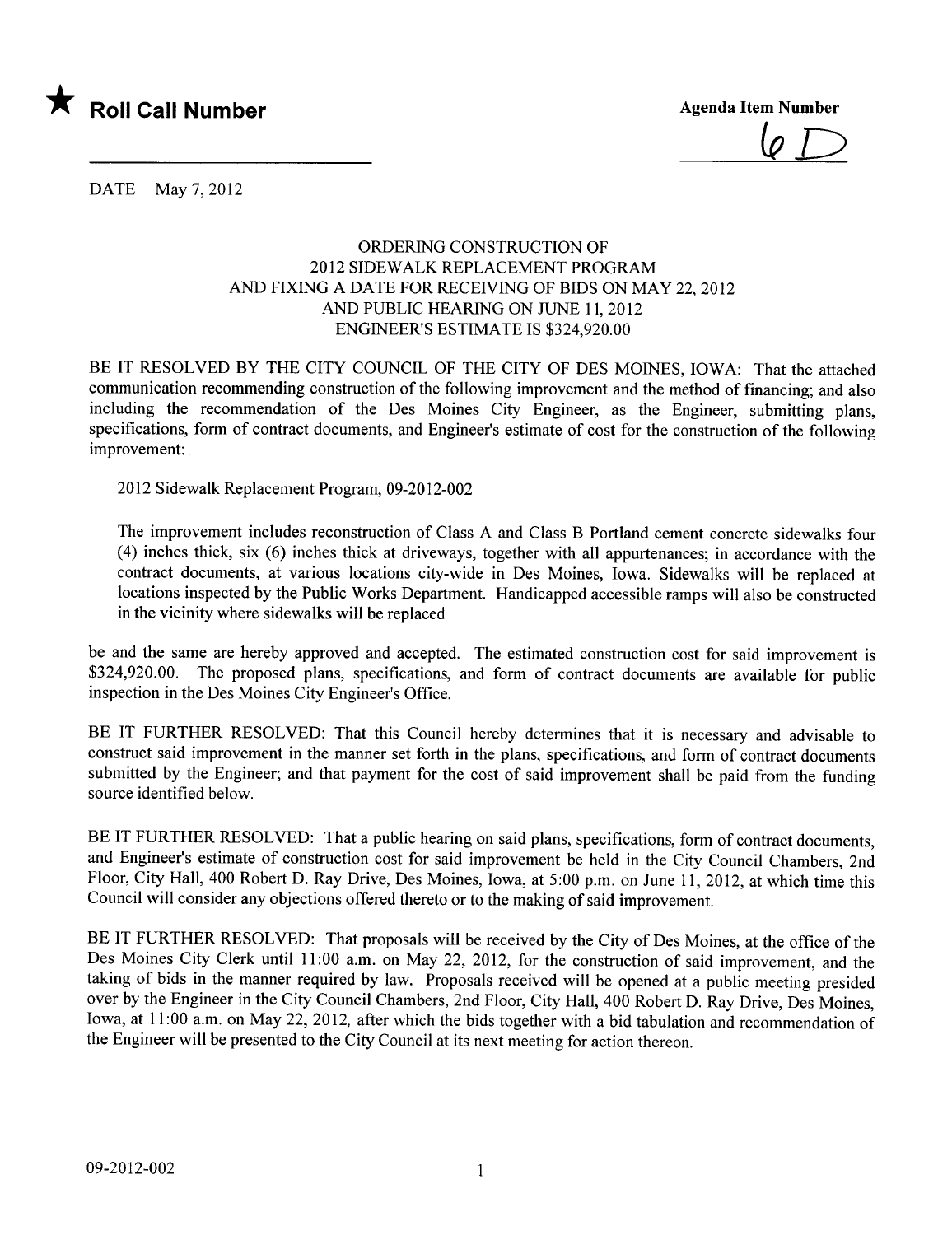

Agenda Item Number  $\not\!\!\!\!\!\! \varphi\,$ 

DATE May 7, 2012

BE IT FURTHER RESOLVED: That an appropriate Notice to Bidders and Notice of Public Hearing for said improvement be published in the Des Moines Register as provided and directed by Chapter 26 and/or 314, Code of Iowa.

(City Council Communication Number  $/2$  -  $/3$   $\lambda$  attached.)

Moved by to adopt.

FORM APPROVED:

harren Venlar

Kathleen Vanderpool Deputy City Attorney

FUNDS AVAILABLE

Soul Sommy

Scott E. Sanders Des Moines Finance Director

Example Source: 2012-2013 CIP, Page Street - 30, Sidewalk Replacement, STR084, Being: G. O. Bonds to be issued

| <b>COUNCIL ACTION</b> | <b>YEAS</b> | <b>NAYS</b> | <b>PASS</b> | <b>ABSENT</b>   |
|-----------------------|-------------|-------------|-------------|-----------------|
| <b>COWNIE</b>         |             |             |             |                 |
| <b>COLEMAN</b>        |             |             |             |                 |
| <b>GRIESS</b>         |             |             |             |                 |
| <b>HENSLEY</b>        |             |             |             |                 |
| MAHAFFEY              |             |             |             |                 |
| <b>MEYER</b>          |             |             |             |                 |
| <b>MOORE</b>          |             |             |             |                 |
| <b>TOTAL</b>          |             |             |             |                 |
| <b>MOTION CARRIED</b> |             |             |             | <b>APPROVED</b> |
|                       |             |             |             |                 |
|                       |             |             |             |                 |

I, Diane Rauh, City Clerk of said City Council, hereby certify that at a meeting of the City Council, held on the above date, among other proceedings the above was adopted.

IN WITNESS WHEREOF, I have hereunto set my hand and affixed my seal the day and year first above written.

Mayor